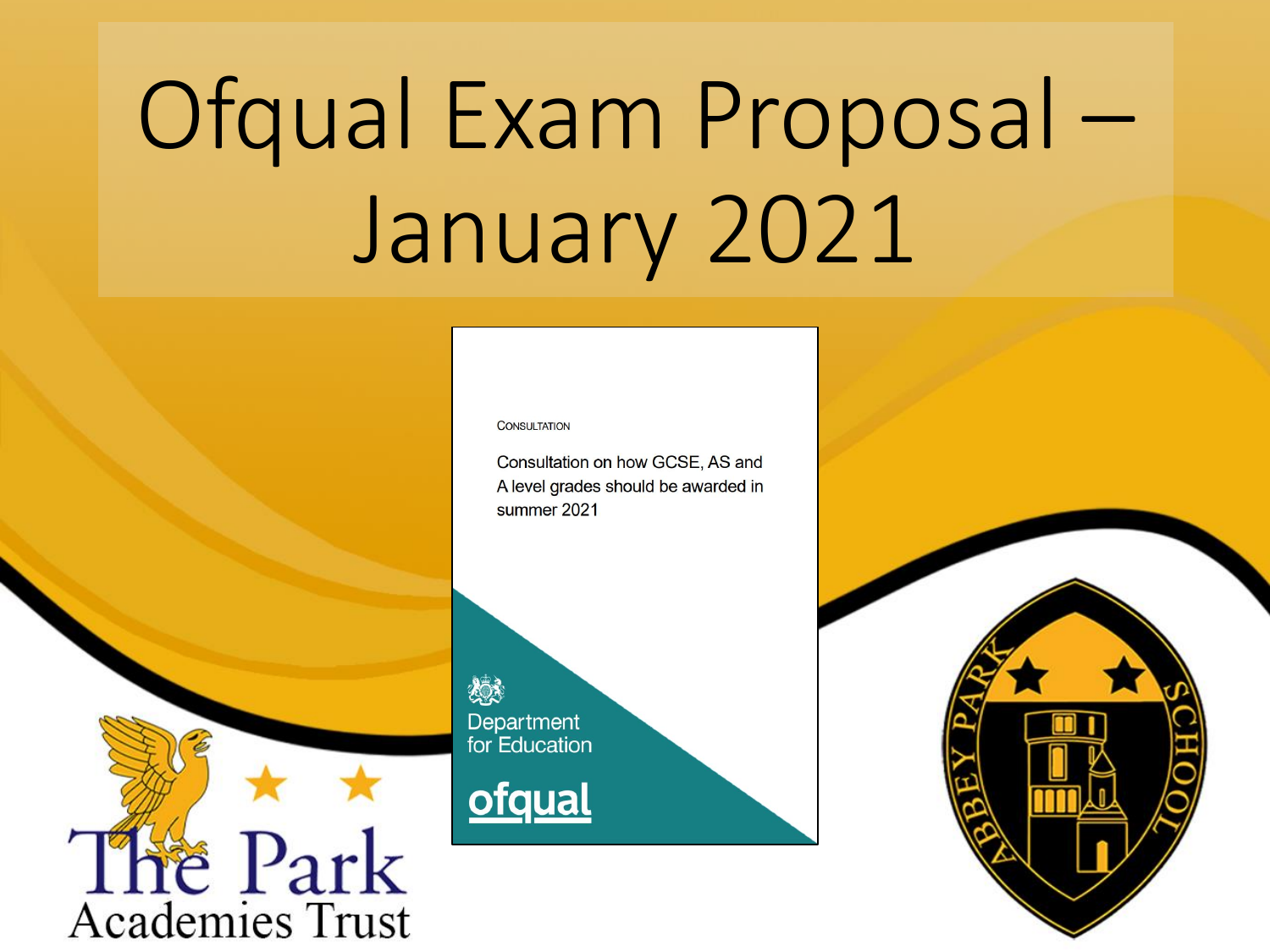## Ofqual Proposal – January 2021

The full report can be found here: https://assets.publishing.service.gov.uk/government/upload s/system/uploads/attachment\_data/file/953000/6743- 1 GCSE AS and A level grades should be awarded in s ummer\_2021.pdf

As a summary we have prepared the following to guide you through the key points. All stakeholders – teachers and parents are invited to submit their response to this by Friday 29<sup>th</sup> January and we would encourage you to do this.

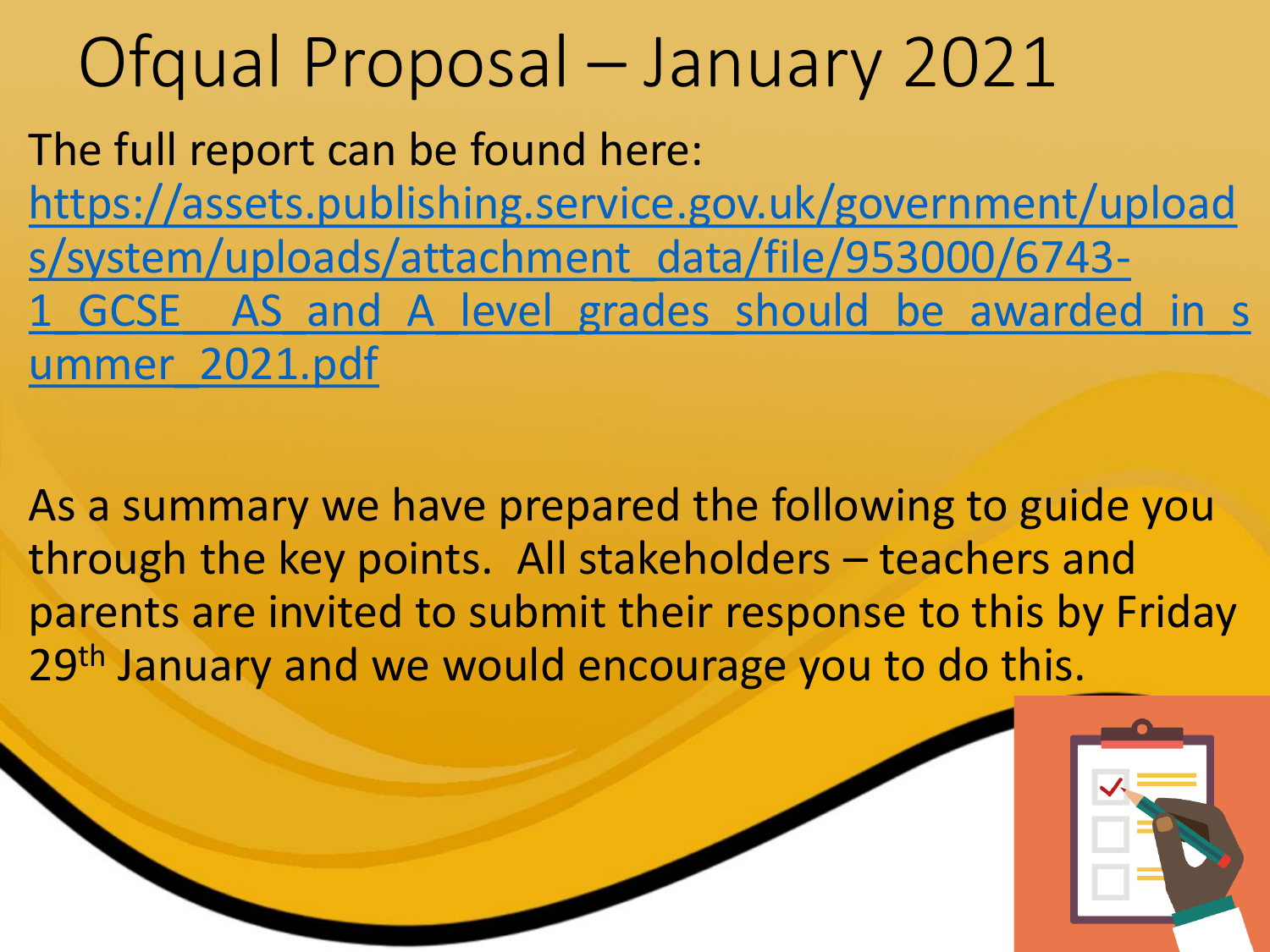## Proposals How will grades be determined?

- Grades this year should be based on teachers' assessments of the evidence of the standard at which their students are performing … and should indicate their demonstrated knowledge, understanding and skills.
- Teachers should assess students on the areas of content they have covered and can demonstrate their ability, while ensuring sufficient breadth of content coverage so as not to limit progression.
- Teachers should be able to use evidence of the standard of a student's performance from throughout their course (including NEA).
- A breadth of evidence should inform a teacher's assessment of their student's deserved grade.
- Teachers are not being asked to decide the grade that a student might have achieved had the pandemic not occurred.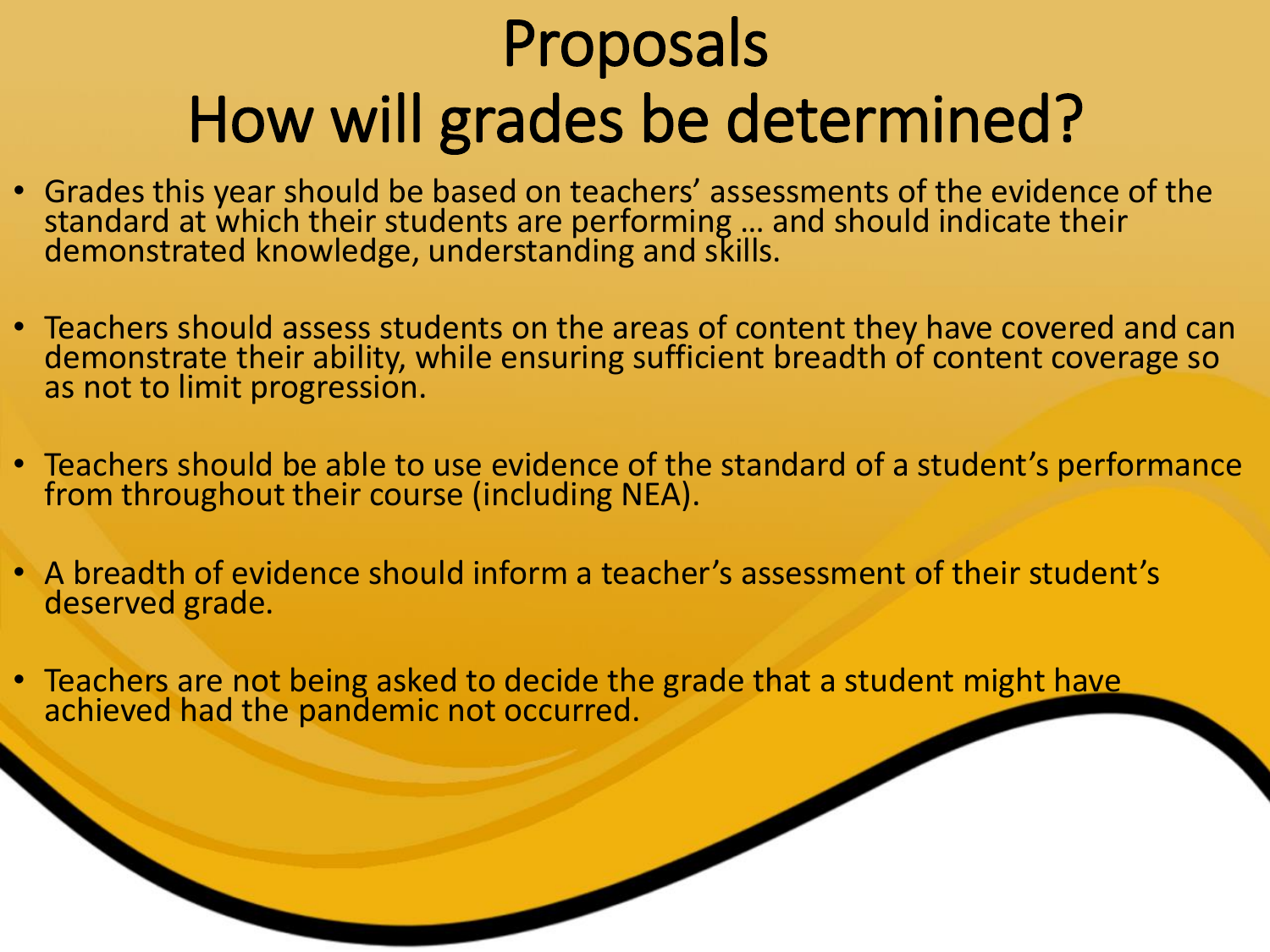### Proposals –

### How will grades be standardised within and across institutions?

- Exam boards could provide … papers which teachers could use to assess their students – *consultation is asking whether the use of these papers should be optional or mandatory.*
- Papers would be marked by teachers.
- Exam boards could also sample teachers' marking as part of the external quality assurance arrangements and to seek to ensure this was comparable across different types of school and college.
- The set of papers provided by the exam boards should cover a reasonable proportion of the content and teachers should also have some choice of the topics on which their students could answer questions. Students should be assessed across a range of content.
- Teachers should record the evidence on which they base their decision for each student.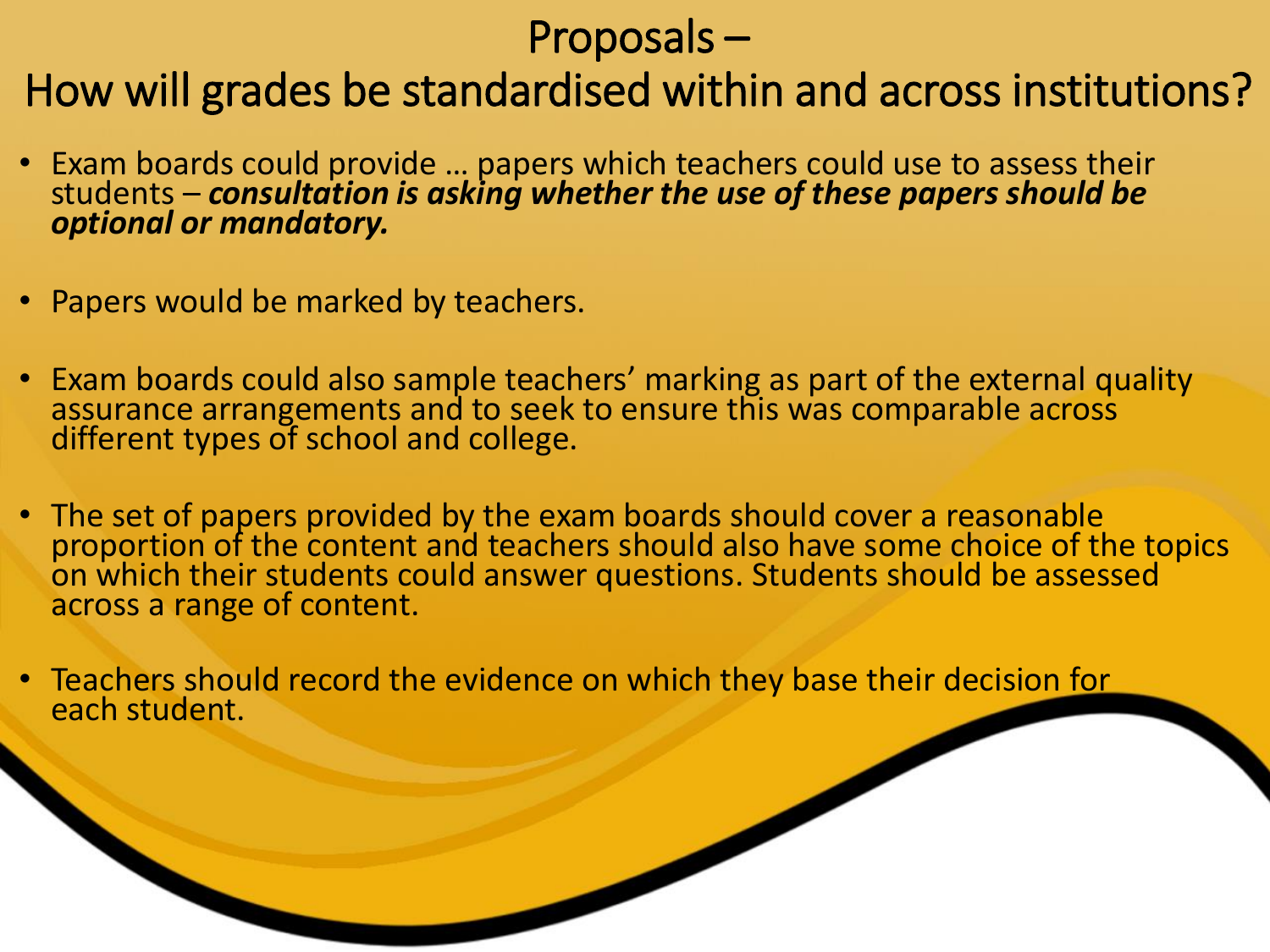## **Proposals The use of Non-Exam Assessments (NEA)**

- Teachers should take account of the standard of the student's non-exam assessment in their final assessment.
- Students should not be penalised if they have been unable to complete their non-exam assessment for reasons beyond their control.
- Teachers should mark non-exam assessments, however the exam boards should not be required to moderate their marking this year.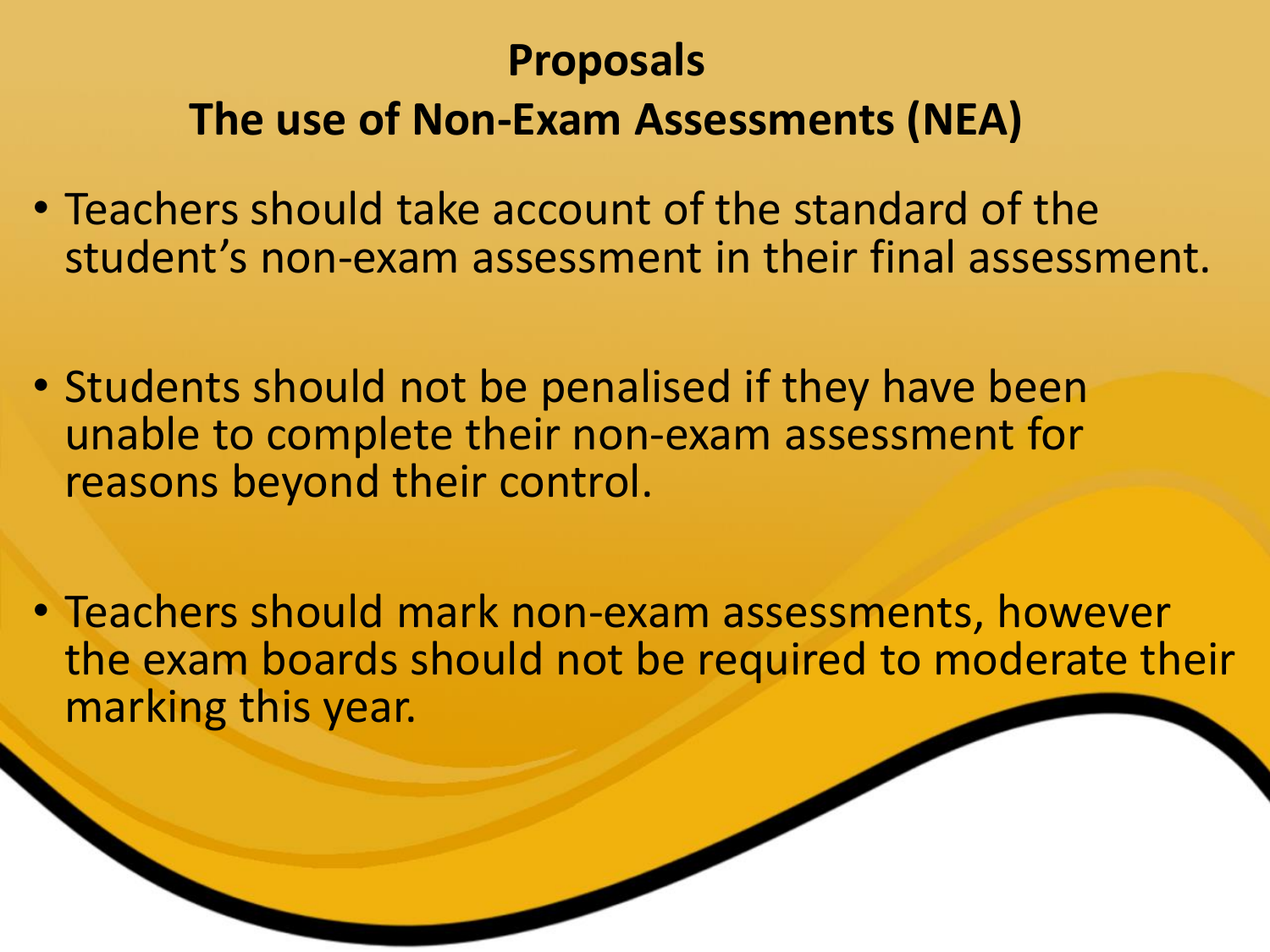## Proposals The use of other Performance Evidence

- If teachers do not use the exam board set papers, or even where they do, they should use additional ways to assess students and to gather evidence of the standard at which their students are performing.
- Where teachers devise their own assessment materials, they should be comparable in demand to the papers provided by the exam boards.
- Teacher devised assessments used to support the final assessment should be used at the same time as the exam board papers would be taken.
- We propose that other sources of performance evidence could include:
	- formal tests
	- mock examination results

• substantial candidate work (which relates to the qualification specification, and where the school or college are confident it was completed without support / external support)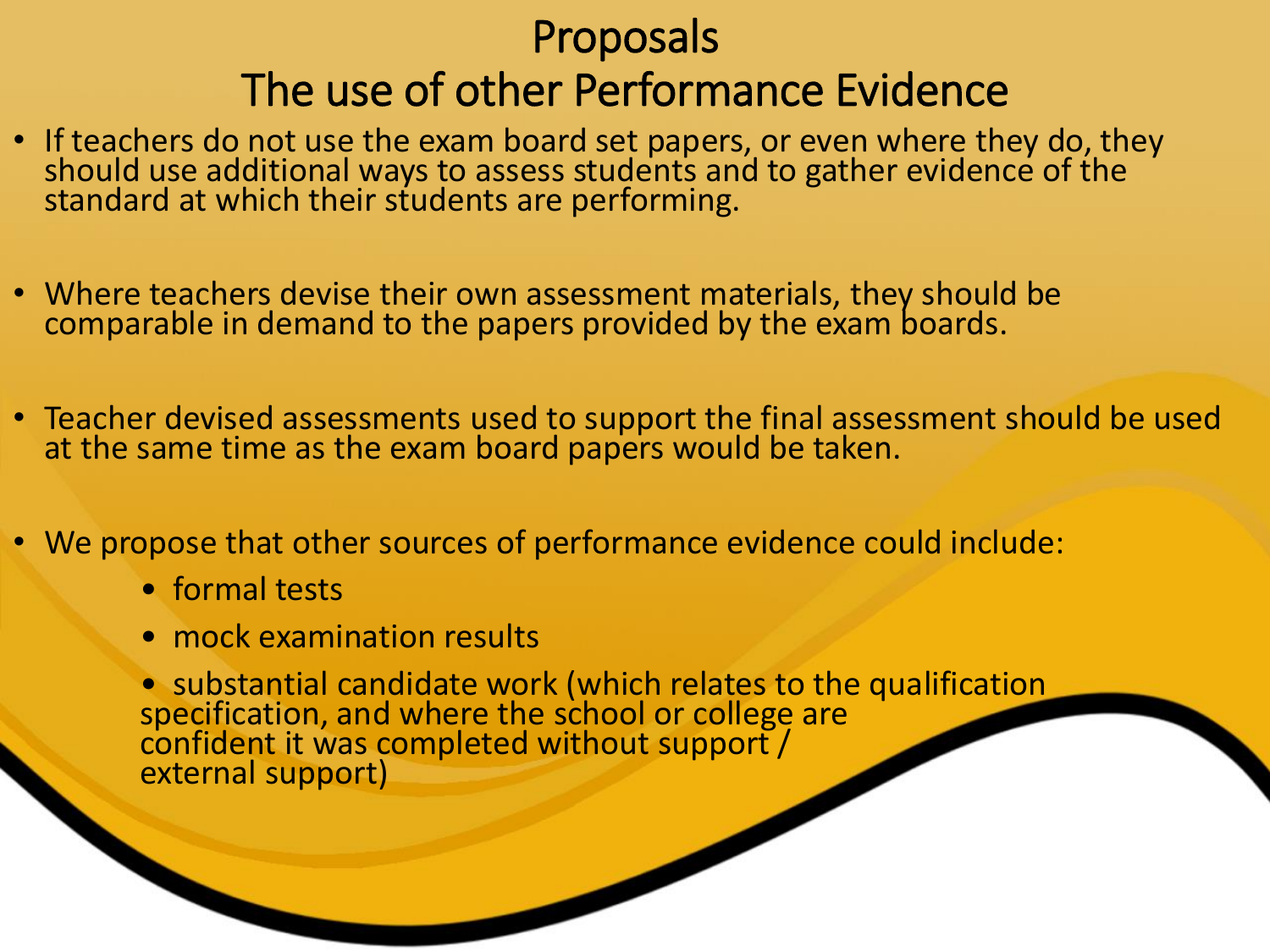### **Proposals – Appeals**

- Teachers should not tell students the grade they have submitted to the exam boards on their behalf.
- Once results have been issued a student who believes their teacher has made an error when they assessed their performance in 2021 should be able to appeal to their school or college on that basis. Appeal process should include:
- Review of marked papers
- Review of NEA
- Review of any other evidence used to support submitted grade decision
- The outcome of the teacher assessment should only be changed if the person undertaking the appeal found that the outcome was not legitimate.
- A student should also be able to appeal further to the exam board (on the grounds that the school or college had not acted in line with the exam board's procedural requirements).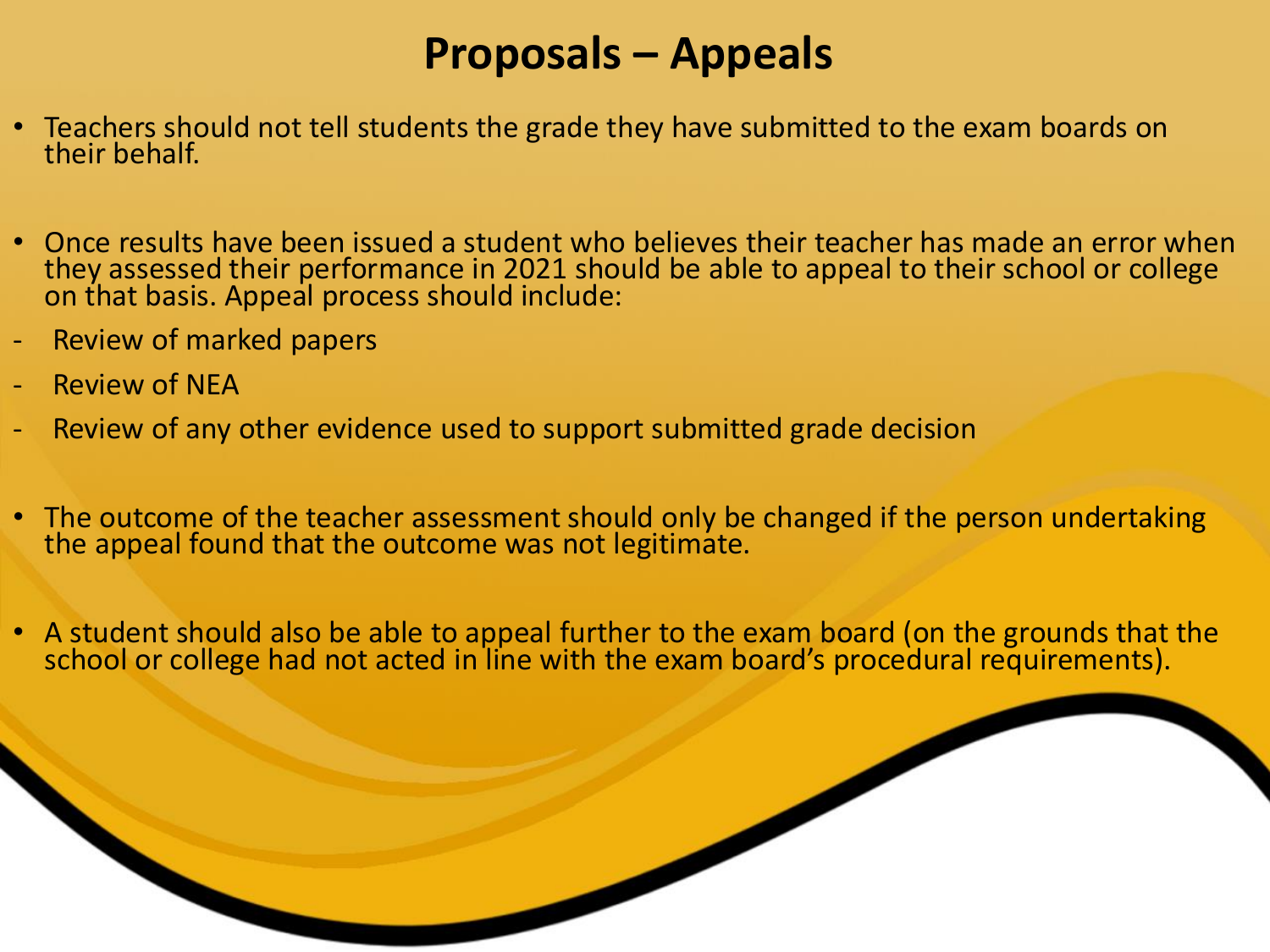## **Timeline**

**Jan – May -** Students continue their academic studies

**May/ early June -** Teachers make final assessments about students' performance (possibly through use of a selection of exam board provided papers)

**Early – mid June -** Papers marked, internal quality assurance process, grade evidence organised and recorded

**Mid June** - Grades submitted to exam boards

**June -** External quality assurance by exam boards throughout June

**Early July** - Results released to students

**July onwards -** Appeals process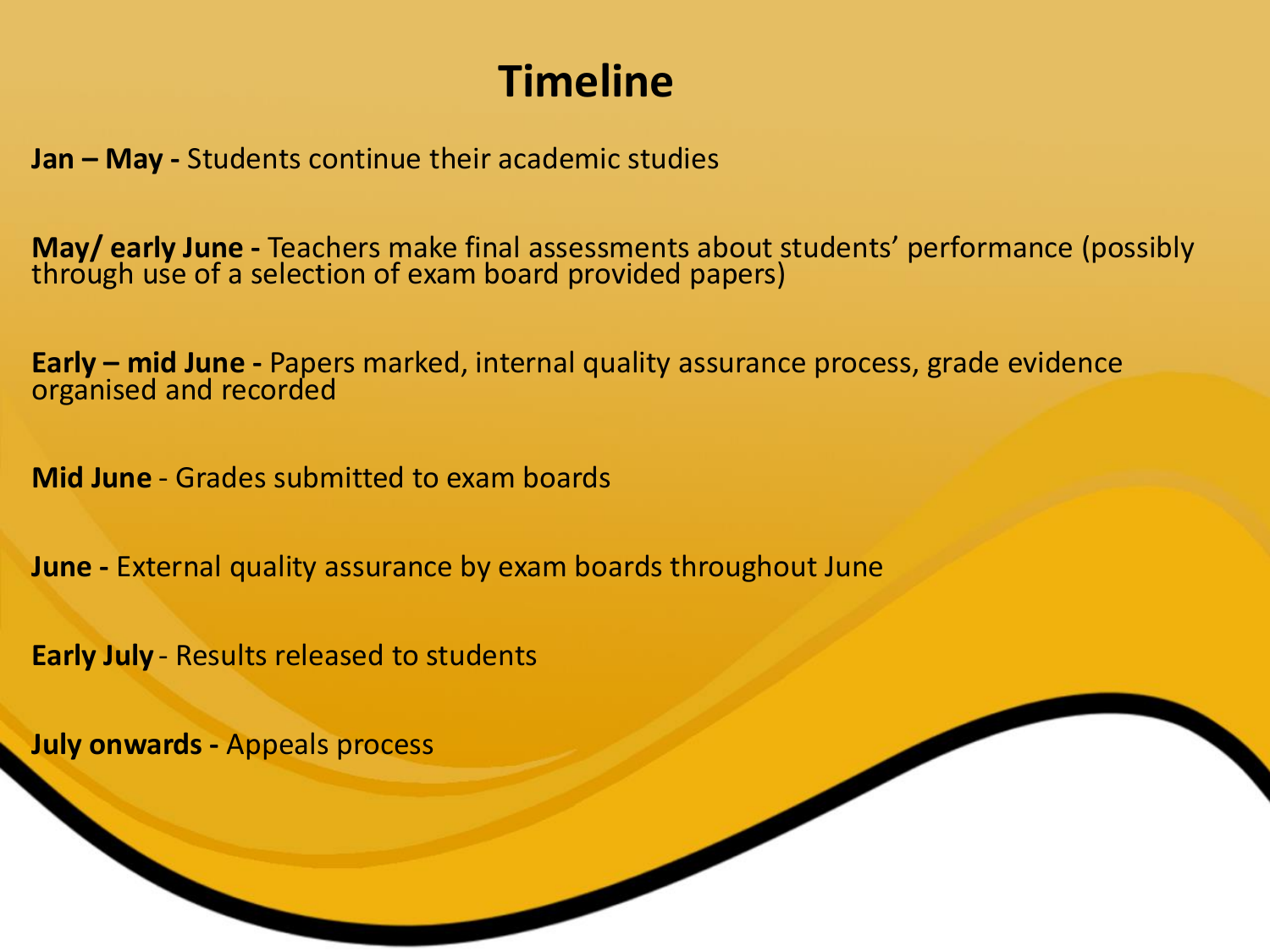### **Please respond and make sure your voice is heard!**

https://www.gov.uk/government/consultations/consultation [-on-how-gcse-as-and-a-level-grades-should-be-awarded-in](https://www.gov.uk/government/consultations/consultation-on-how-gcse-as-and-a-level-grades-should-be-awarded-in-summer-2021)summer-2021

Direct Link to the response survey: <https://www.smartsurvey.co.uk/s/8BYI4T/>

#### **CONSULTATION**

Consultation on how GCSE, AS and A level grades should be awarded in summer 2021

欢欢 Department for Education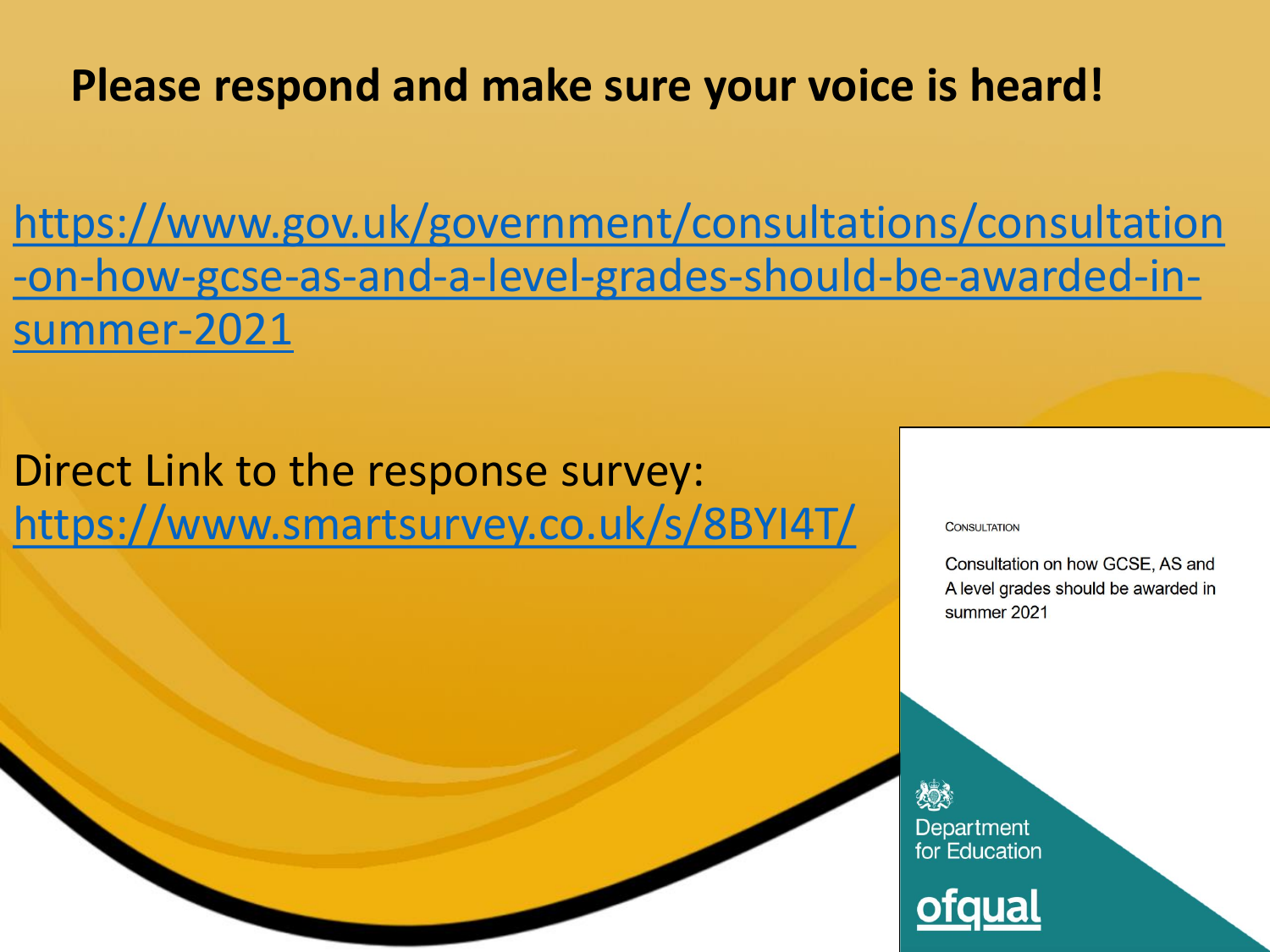### **Vocational Courses**

At APS this effects the following courses:

- BTEC First in Sport
- Cambridge National iMedia
- Full information available here: https://www.gov.uk/government/consultations/con sultation-on-alternative-arrangements-for-the[award-of-vtqs-and-other-general-qualifications-in-](https://www.gov.uk/government/consultations/consultation-on-alternative-arrangements-for-the-award-of-vtqs-and-other-general-qualifications-in-2021)2021?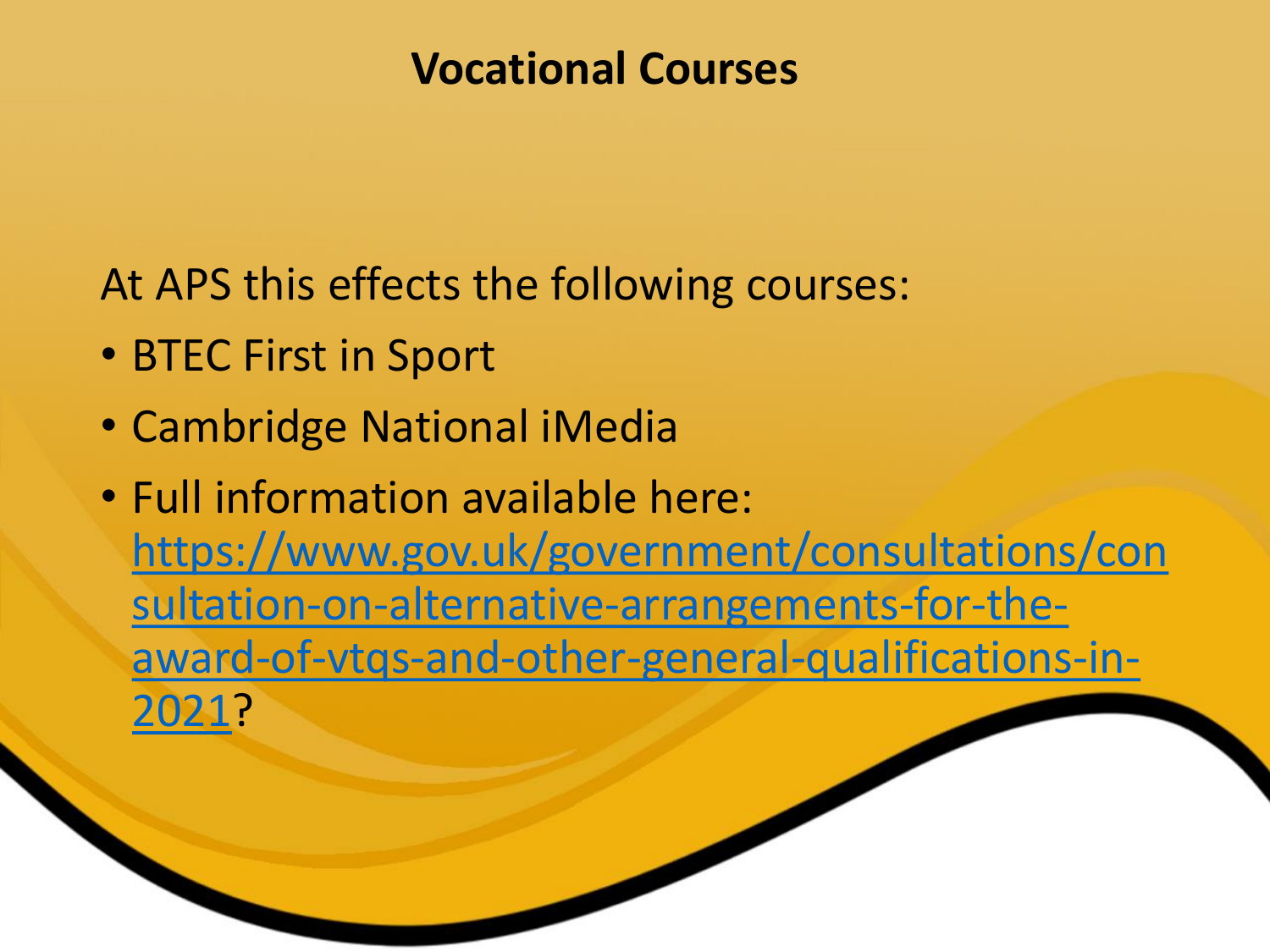## Proposals

- January exams going ahead with February and March written exams cancelled
- Level 1/2 qualifications adaptation to units
- Level 1/2 qualifications reduction of unit assessments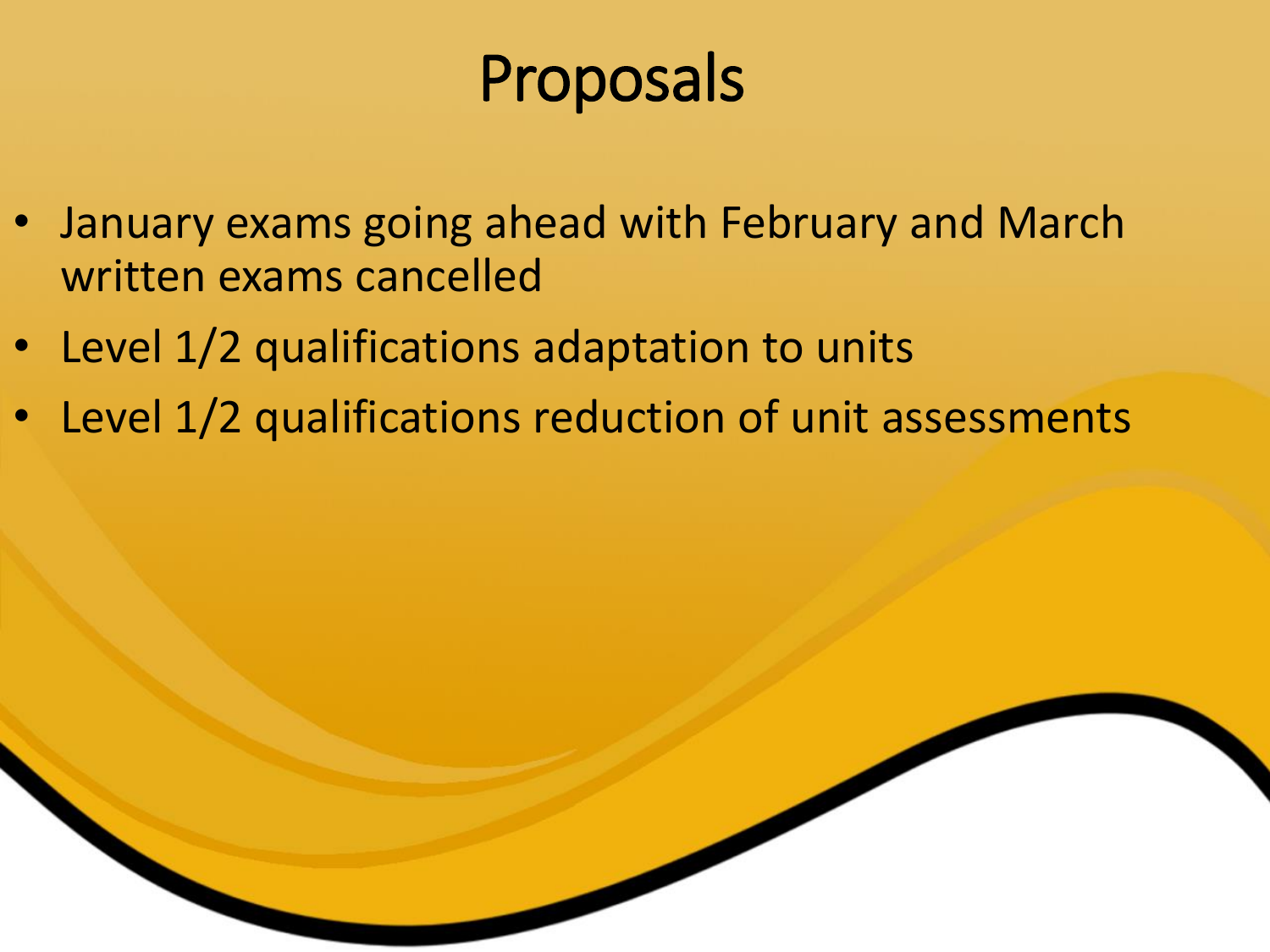## **First In Sport**

#### BTEC approach to adaptation to delivery and assessment in 2020/2021

#### **Summary of adaptations**

Following discussions with Ofqual and the Department for Education we're now able to give you a further update on our adaptation approach for vocational assessments in the 2020/21 academic year.

^

Below is a summary of the adaptations permitted for BTEC qualifications.

| <b>Qualification Suite</b>                          | <b>Adaptations</b>         |                                                   |                                  |                                                                     |                                                   |
|-----------------------------------------------------|----------------------------|---------------------------------------------------|----------------------------------|---------------------------------------------------------------------|---------------------------------------------------|
|                                                     | Exam<br>timetable<br>moved | <b>External</b><br>assessment task<br>adaptations | Work<br>placement<br>adaptations | <b>Reduction of internal</b><br>assessment evidence<br>requirements | <b>Reduced Optional</b><br><b>Unit Assessment</b> |
| <b>BTEC Nationals</b><br>(with external assessment) |                            |                                                   |                                  | Performing Arts<br>and Music only                                   |                                                   |
| <b>BTEC Nationals</b><br>(100% internal assessment) |                            |                                                   |                                  | <b>Performing Arts</b><br>and Music only                            |                                                   |
| <b>BTEC Level 2 Technicals</b>                      | $\overline{\mathcal{L}}$   | J                                                 | ✔                                |                                                                     |                                                   |
| <b>BTEC Firsts</b>                                  | J                          |                                                   |                                  | Music only                                                          | $\overline{\mathcal{L}}$                          |
| <b>BTEC Tech Awards</b>                             |                            |                                                   |                                  |                                                                     |                                                   |
| <b>BTEC Level 1 and below</b>                       |                            |                                                   |                                  |                                                                     |                                                   |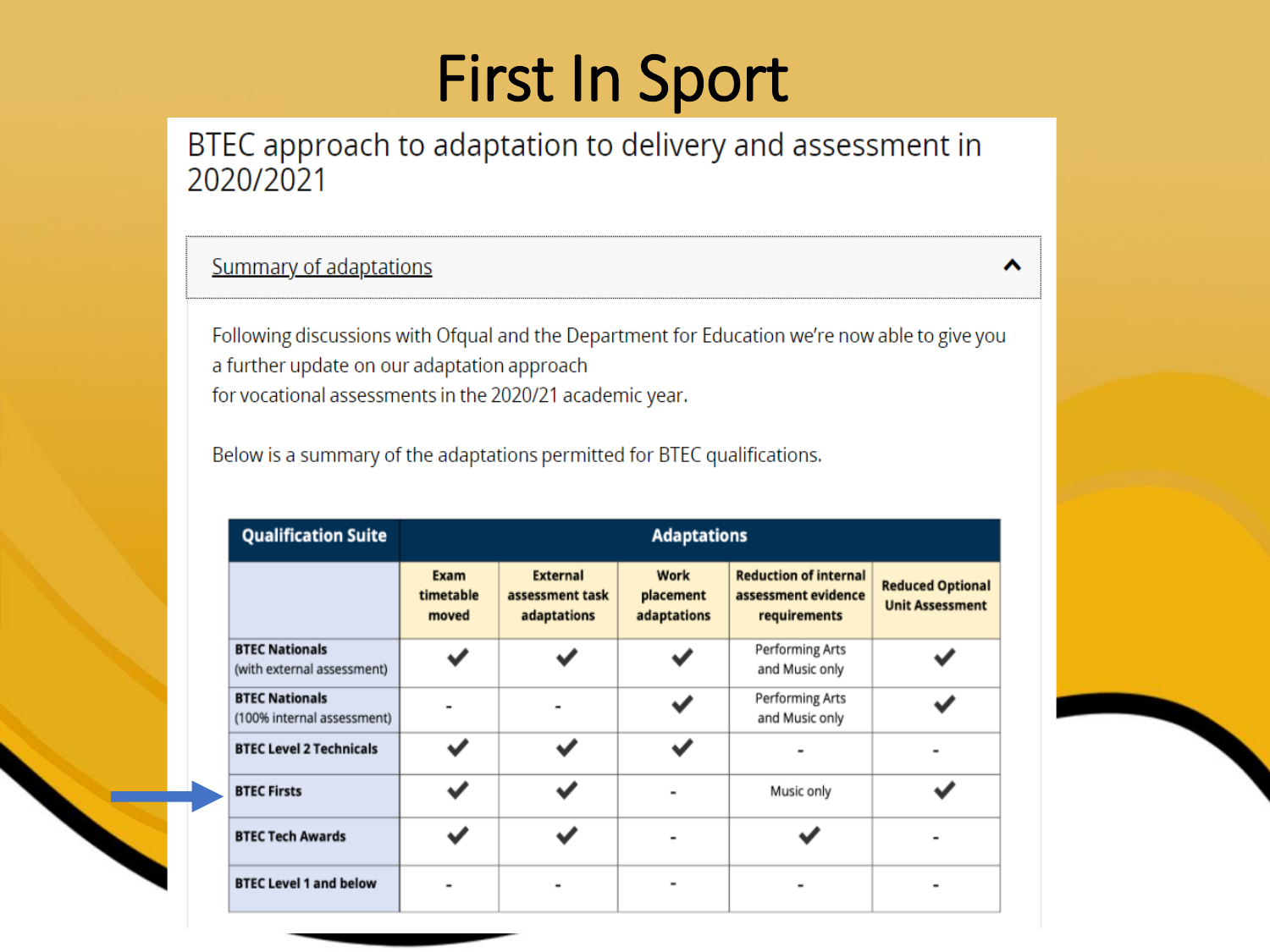## **Cambridge National - iMedia**

#### **Cambridge Nationals**

For learners certifying in 2020-21 or in 2021-22, and where disruption to teaching has been so great that it is necessary, assessment can now be reduced by one optional moderated unit, or, where circumstances require it, one mandatory moderated unit. This might work as follows\*:

- With four units left to take, learners are, where necessary, allowed to take three unit assessments
- With three units left to take, learners are, where necessary, allowed to take two unit assessments
- With two units left to take, learners are, where necessary, allowed to take one unit assessment
- With one unit left to take, learners must take one unit assessment.

For the details of how reduction of assessment of an optional or mandatory moderated unit works for each Cambridge Nationals qualification, **12** please see here.

\* Please note there is no reduction in assessment for Cambridge Nationals Information Technologies as it only has two units.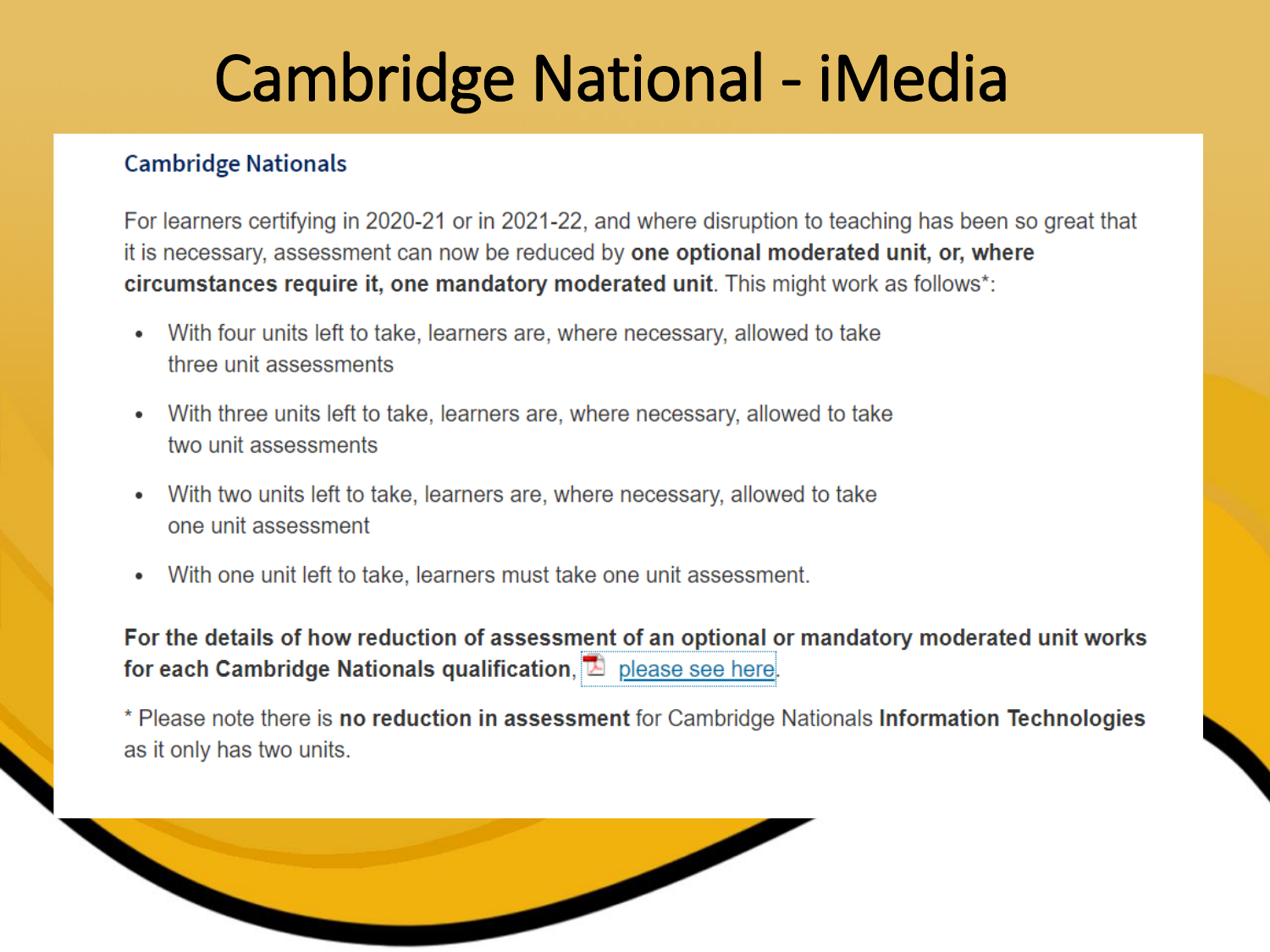## Cambridge National - iMedia

We have been in contact with the board for iMedia and this is the breakdown advice at the moment.

RO81 - Examined unit will be OCR assessed grade as they were entered in summer 2020 RO82 - Completed and awaiting moderation result.

RO91 - Currently being completed and will be moderated.